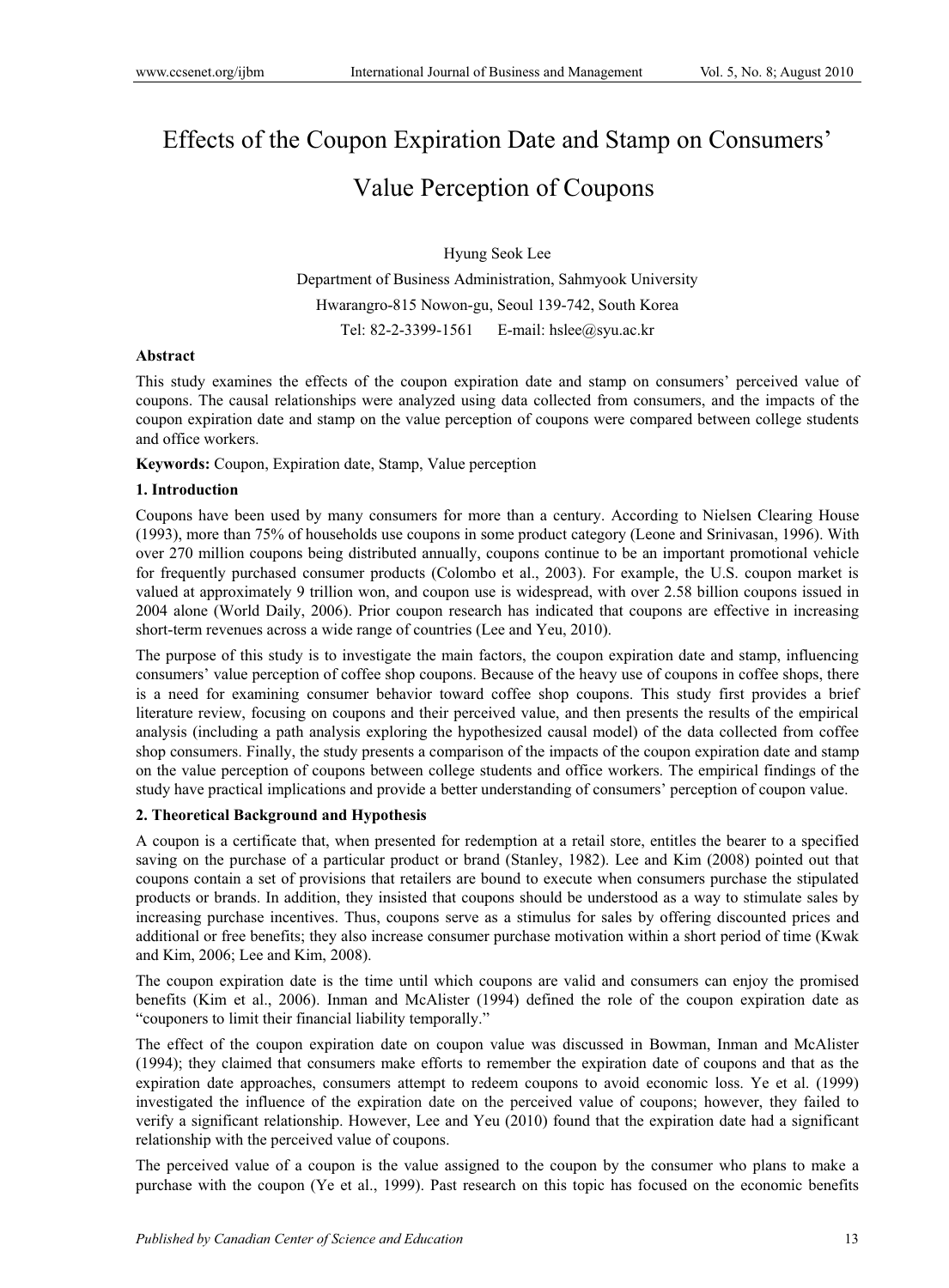perceived by consumers (Dodson et al., 1978; Winer, 1986; Bawa and Shoemaker, 1987). Raghubir (1998) claimed that a coupon's value is a signal for price. Others have argued that coupons should be understood as an economic benefit that the consumer recognizes (Kim and Kwon, 2005; Park and Kim, 2009). Many studies have observed the psychological aspects of consumer coupon use, including enjoyment and pride. Mittal (1994) and Schindler (1989) noted that the feeling of competence and intelligence that accompanies coupon use contributes to consumers' belief of themselves as smart shoppers, which in turn plays an important role in their coupon use (Lee and Yeu, 2010).

With respect to the coupon value in coupon promotions, a positive relationship exists between coupon use and monetary value (Ward and Davis, 1978). When consumers recognize the benefits of coupons, their value perception of coupons increases, and as such, there is likely to be a positive relation between the coupon expiration date and consumer's perception of coupon value. Therefore, Hypothesis 1 is proposed as follows:

H1: The coupon expiration date positively affects consumer's value perception of coupon.

Zeithaml (1988) defined the perceived value as "the consumer's overall assessment of utility of product based on perception of what is received and what is given." A consumer using a coupon assesses its utility by the number of stamps on the coupon. That is, when a consumer receives a coupon stamp at a coffee shop, the consumer evaluates the number of stamps needed for getting a free cup of coffee. In other words, a consumer's behavior toward coupon stamp can be understood as the consumer's belief that he or she had already perceived the value of the coupon. Thus, Hypothesis 2 is proposed as follows:

H2: The coupon stamp positively affects consumer's value perception of coupon.

# **3. Empirical Analysis**

# *3.1 Measures*

The items used to measure the factors to confirm content validity were adapted from previous studies. The expiration date was measured as the consumer's evaluation of the real period or date. Two items were used to measure the expiration date: "Evaluation of the expiration date of a coupon." These items measured the perceived evaluation of the coupon expiration date, which was based on a series of adjectives. The first item was anchored by "inadequate" and "adequate." The second item was anchored by "unsuitable" and "suitable." The former was developed for this research, and the latter was adapted from Lee and Yeu (2010) and assessed by using a seven-point scale.

The coupon stamp was measured as the consumer's evaluation of the total number of stamps required for getting a free cup of coffee. A single item was used to measure the number of stamps: "Evaluation of the number of stamps." The item measured the perceived evaluation of the total number of stamps, which was based on a series of adjectives. The item was anchored by "inadequate" and "adequate." The item was developed for this research and assessed by using a seven-point scale.

Consumer's perception of coupon value was measured by two items: "Coupon usage saves money" and "Coupon usage helps the household budget." These items were adapted from Mittal (1994) and Lee and Yeu (2010) and measured on a seven-point scale ranging from "strongly disagree" to "strongly agree." Thus, all the measures employed in the present study have been widely used in past research or developed specifically for this study.

# *3.2 Data collection*

The data were collected by trained interviewers from October 15 to November 10, 2009. A questionnaire survey was administered to coffee shop consumers in Seoul. Several coffee shops were randomly selected to efficiently obtain the survey data. A total of 475 usable responses were collected out of the 500 distributed. This study employed structural equation modeling to test the hypothesized relationships and used LISREL 8.30 software. In addition, SPSS 12.0 software was used for the frequency analysis and the reliability test.

Table 1 presents the descriptive statistics of the respondents' demographic characteristics. Of the 475 respondents, 53.5% were male, and 46.7% were female; 16.2% were between the ages of 10 and 19, 75.4% were between the ages of 20 and 29, 5.9% were between the ages of 30 and 39, and 2.5% were 40 and over. The monthly income of a majority of respondents  $(82.1\%)$  was under 1.5 million won. Approximately 86.8% had an associate's or bachelor's degree.

#### < Insert Table 1 Here>

#### *3.3 Reliability and validity assessment*

To assess the reliability and validity of the measures of each construct, this study employed internal consistency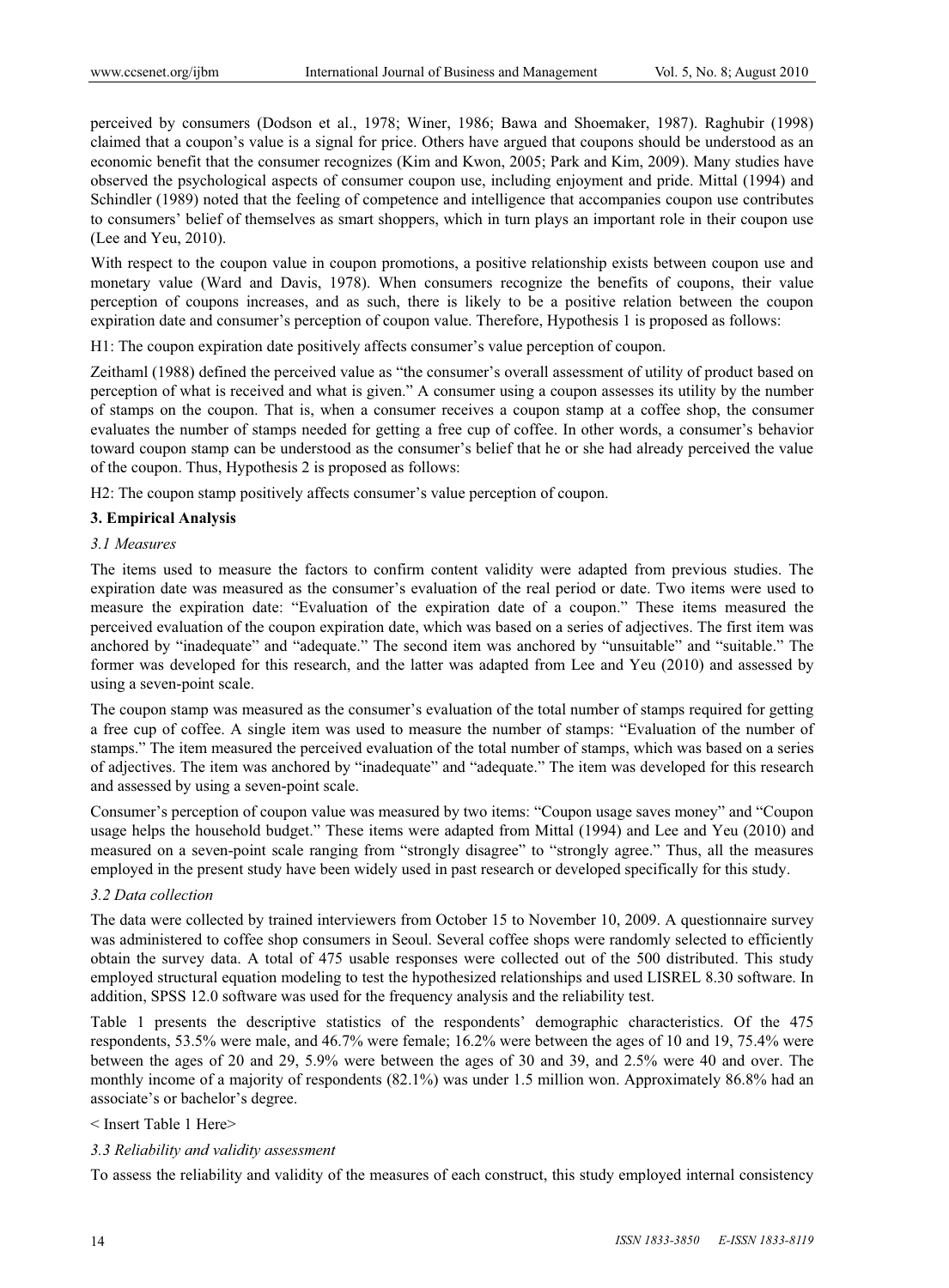and covariance structure analysis. The value of Cronbach's alpha coefficients for the expiration date was 0.943, and that for the consumer's perception of coupon value was 0.764; these values were greater than the acceptable level of 0.7 for all of the items (Nunnally, 1978). However, the coupon stamp was measured on a unidimensional scale consisting of a single question; hence, no reliability coefficient could be computed.

The goodness of fit of the structural equation model was evaluated by using a variety of indices. The results of the covariance structure analysis are presented in Figure 1.

# < Insert Figure 1 Here>

The chi-square test was used to assess the overall goodness of fit. The chi-square test assessed the adequacy of the hypothesized model in terms of its ability to reflect the variance and covariance of the data. Because of its tendency to be sensitive to the sample size, other fit indices (e.g., GFI, NFI, and CFI) were considered in conjunction with the chi-square test. For the statistical significance of the parameter estimates, t-values were used. The results of the confirmatory factor analysis indicated that the chi-square was  $16.86$  ( $p<0.05$ ), the goodness-of-fit index (GFI) was 0.99, the normed fit index (NFI) was 0.98, the comparative fit index (CFI) was 0.99, and the root mean square error of approximation (RMSEA) was 0.099. Generally, fit statistics greater than or equal to 0.90 for the GFI, the NFI, and the CFI indicate a good model fit (Bagozzi and Yi, 1988; Mulaik et al., 1989). The RMSEA was lower than 0.1 as recommended by Steiger and Lind (1980).Thus, the measurement model provided a good fit to the observed data. To assess the validity, this study used the fit of model and the statistical significance of each standardized path coefficient. All the standardized path coefficients for the items were significant ( $t>1.96$ ). Thus, the results confirmed the satisfactory validity of the instrument.

#### *3.4 Hypothesis test*

The structural equation model was assessed to test the hypotheses. The path estimates indicated that the coupon expiration date was a significant predictor of consumer's perception of coupon value (H1;  $\gamma$ =0.19, p<0.01). The coupon stamp had a significant effect on the consumer's perception of coupon value (H2;  $\gamma=0.16$ , p<0.01). Therefore, all the hypothesized relationships were supported at each level of significance.

The impacts of the coupon expiration date and stamp on the value perception of coupons were compared between college students and office workers. The path model was assessed to test each hypothesis.

#### < Insert Figure 2 Here>

As shown in Figure 2, all the path estimates for the student group were significant at the 0.01 level; thus, Hypotheses 1 and 2 were supported. However, in terms of the office worker group, the coupon stamp did not have a significant effect on the consumer's perception of coupon value; therefore, only Hypothesis 1 was supported.

#### **4. Discussion and Conclusion**

Many marketing managers use coupons as a promotional tool to increase purchase intention. Coupons play a particularly important role in coffee shop promotions. In this regards, this study, focusing on coupon promotions, examined the impacts of the coupon expiration date and stamp on consumers' perceived value of coupons.

The results suggest that consumers' perceived the value of coupons increases when the coupon expiration date is adequate. Therefore, providing coupons with more adequate expiration periods should increase the value perception of coupons and encourage coupon use. In addition, when a consumer receives a coupon stamp at a coffee shop, the consumer evaluates the number of stamps needed for getting a free cup of coffee. Thus, providing coupons with adequate numbers of stamps should increase consumers' value perception of coupons.

This study compared the impacts of the coupon expiration date and stamp on the value perception of coupons between college students and office workers. The results of the path analyses indicated that, in the student group, both the coupon expiration date and stamp had significant effects on the consumers' value perception of coupons; in the office worker group, only the coupon expiration date had a significant effect. These findings have practical implications for marketing managers and practitioners looking to improve consumers' value perception of coupons. If a coffee shop manager were to offer a coupon with a more adequate expiration period, the consumers' perceived value of coupons would increase. Accordingly, the consumers would be more likely to use the coupon when they visit the same brand coffee shop or frequently use the same coupon.

It should be noted as a limitation of this study that the respondents were residents of Seoul. Therefore, any generalization of the study findings to groups outside the sample profile should be implemented with caution. In this regard, future research using data representing a wider range of cities is warranted to verify the result of this study.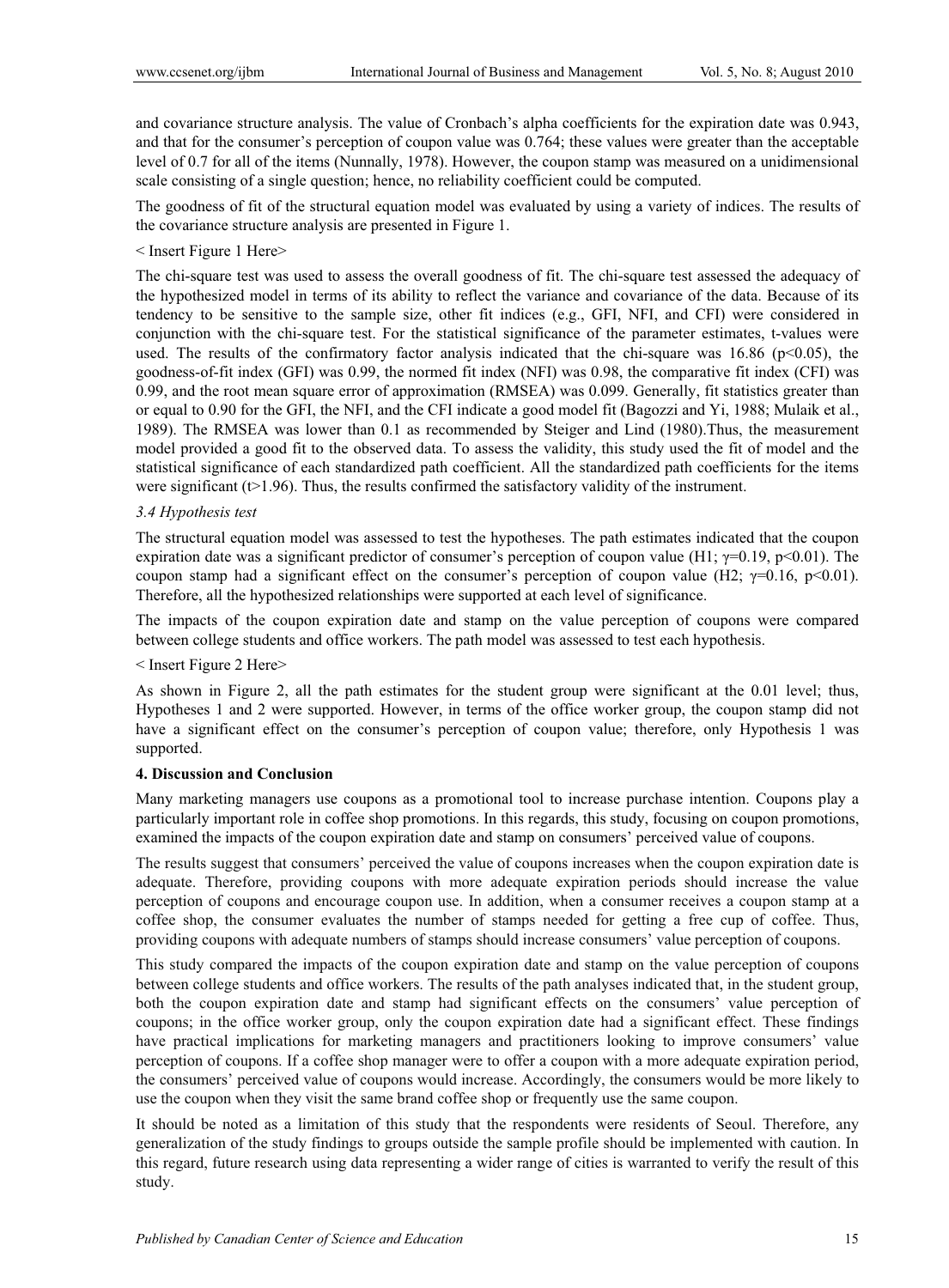# **Acknowledgement**

The author would like to thank Min Sun Yeu and Eun Kyo Choi for their help in conducting this research.

#### **References**

Bagozzi, R. P., and Yi, Y. (1988). On the Evaluation of Structural Equation Models. *Journal of the Academy of Marketing Science*, 16(Spring), 74-94.

Bawa, K., and Shoemaker, R. W. (1987). The Coupon-Prone Consumer: Some Findings Based on Purchase Behavior across Product Classes. *Journal of Marketing*, 51(4), 99-110.

Colombo, R., Bawa, K., and Srinivasan, S.S. (2003). Examinng the Dimensionality of Coupon Proneness: A Random Coefficients Approach. *Journal of Retailing and Consumer Services*, 10, 27-33.

Dodson, J. A., Tybout, A. M., and Sterntha, B. (1978). Impacts of Deals and Deal Retraction on Brand Switching. *Journal of Marketing Research*, 15, 72-81.

Inman, J. J., and McAlister, L. (1994). Do Coupon Expiration Dates Affect Consumer Behavior?. *Journal of Marketing Research*, 31(3), 423-428.

Kim, S. H., and Kwon, S. M. (2005). The Influences of the Regret Caused by Non-using Alliance Card and Coupon on Consumers' Behaviors in Post-purchase Stage. *Journal of Hotel Administration*, 14(4), 235-256.

Kim, T. H., Nam, J. S., and Jang, Y. J. (2006). Effects of Coupon Types and Brand Familiarity of a Restaurant Chain on Coupon Redemption Intention and Revisit Intention. *Journal of Foodservice Management*, 9(1), 217-235.

Kwak, D. S., and Kim, J. Y. (2006). Psychological Characteristics of Coupon Users and Response of Coupon Promotion. *Journal of Korea Service Management Society*, 7(2), 257-292.

Lee, H. S., and Yeu, M. S. (2010). Factors Influencing the Intention to Redeem Coffee Shop Coupons in Korea. *International Journal of Business and Management*, 5(7) forth-coming.

Lee, J. S., and Kim, T. H. (2008). Research on the Influence On-line Coupon Consumption Affect, Brand Attitude and Re-visit Intention. *Journal of Tourism Sciences*, 32(5), 167-186.

Leone, R. P., and Srinivasan, S. S. (1996). Coupon Face Value: Its Impact on Coupon Redemptions, Brand Sales, and Brand Profitability. *Journal of Retailing*, 72(3), 273-289.

Mittal, B. (1994). An Integrated Framework for Relating Diverse Consumer Characteristics to Supermarket Coupon Redemption. *Journal of Marketing Research*, 31(4), 533-544.

Mulaik, S. A., James, L. R., Van Alstine, J., Bennett, N., Lind, S. and Stilwell, C. D. (1989). Evaluation of Goodness of Fit Indices for Structural Equation Models. *Psychological Bulletin*, 105, 430-445.

Nunnally, J. C. (1978). *Psychometric Theory*, McGraw-Hill.

Park, S. S., and Kim, G. J. (2009). The Influence of Consumers' Perceived Benefit and Use Tendency for Coupon-Book Coupon upon the Regret at Non-use of Coupon, on the Behaviors after Purchase: Empirical Evidence from Coupon Book of Daegu. *Journal of Foodservice Management*, 12(3), 7-32.

Raghubir, P. (1998). Coupon Value: A Signal for Price?. *Journal of Marketing Research*, 35(3), 316-324.

Schindler, R. M. (1989). The Excitement of Getting a Bargain: Some Hypotheses Concerning the Origins and Effects of Smart-Shopper Feelings. *Advances in Consumer Research*, 16(1), 447-453.

Stanley, R. E. (1982). *Promotion: Advertising, Publicity, Personal Selling*, Sales Promotion. 2nd ed., Englewood Cliffs, N.J.:Prentice-Hall.

Steiger, J. H., and Lind, J. C. (1980). Statistically Based Tests for the Number of Common Factors, paper presented at *the Annual Meeting of the Psychometric Society*. Iowa City, IA.

Ward, R. W., and Davis, J. E. (1978). Coupon Redemption. *Journal of Advertising Research*, 18(4), 51-58.

Winer, R. (1986). A Reference Price Model of Brand Choice for Frequently Purchased Products. *Journal of Consumer Research*, 13(September), 250-256.

World Daily, December 14, 2006.

Ye, J. S., Yang, S. H., and Kim, D. W. (1999). The Effect of Coupon Characteristics on Consumer's Coupon Evaluation. *The Korean Journal of Advertising*, 46(1), 43-59.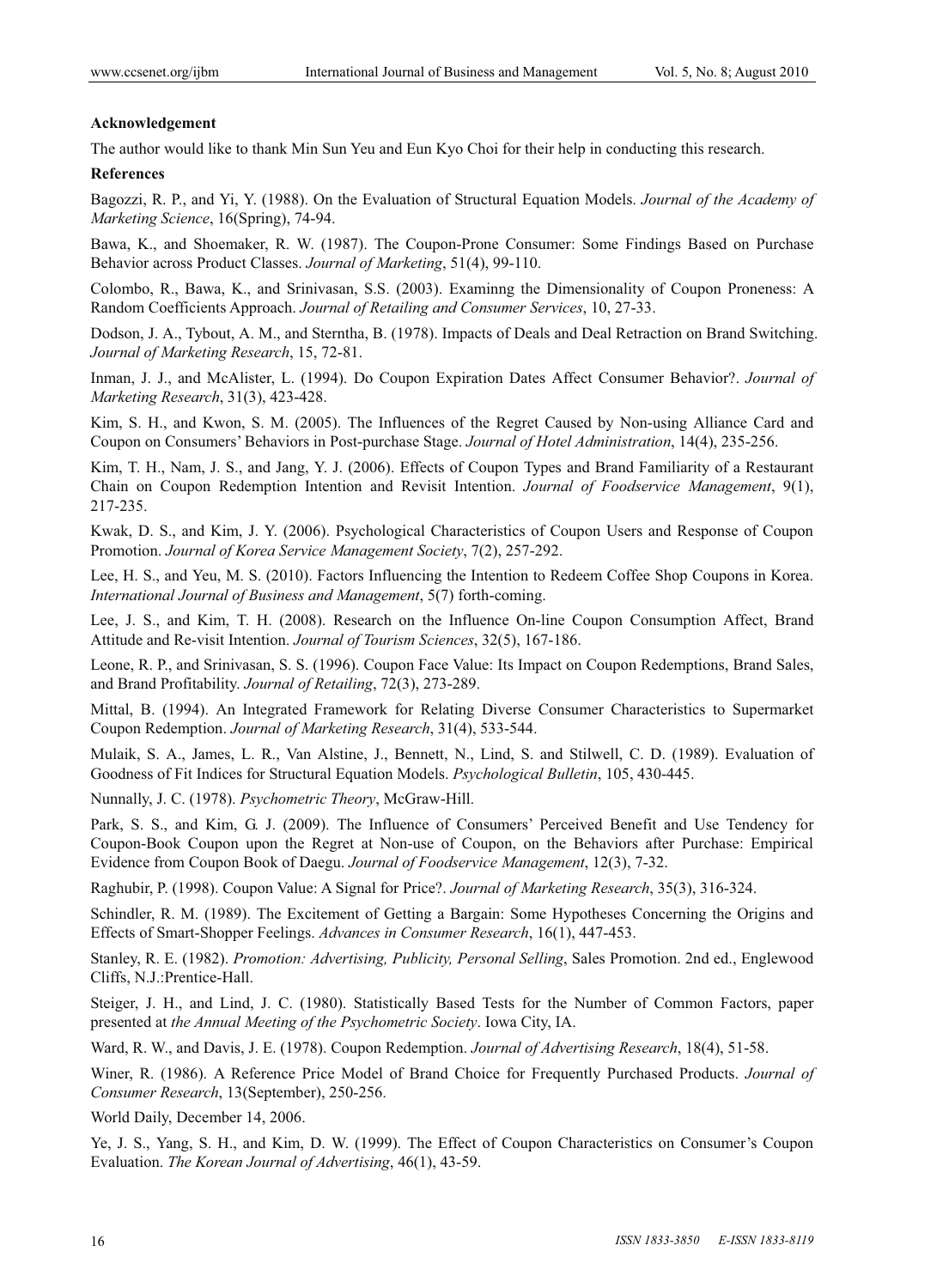Zeithaml, V. A. (1988). Consumer Perceptions of Price, Quality, and Value: A Means-End Model and Synthesis of Evidence. *Journal of Marketing*, 52(July), 2-22.

Table 1. Demographics of respondents

| Variable               | Item                             | Frequency      | Percentage $(\% )$ |
|------------------------|----------------------------------|----------------|--------------------|
| Gender                 | Male                             | 253            | 53.3               |
|                        | Female                           | 222            | 46.7               |
| Age                    | < 19                             | 77             | 16.2               |
|                        | 20-29                            | 358            | 75.4               |
|                        | 30-39                            | 28             | 5.9                |
|                        | >40                              | 12             | 2.5                |
| <b>Education</b> level | High school                      | $\overline{7}$ | 1.5                |
|                        | Associate's or Bachelor's degree | 412            | 86.8               |
|                        | Master's degree or above         | 56             | 11.7               |
| Monthly income         | $\leq$ 1.5 million won           | 390            | 82.1               |
|                        | $1.5 - 2.5$ million won          | 39             | 8.2                |
|                        | $2.5 - 3.5$ million won          | 20             | 4.2                |
|                        | $>3.5$ million won               | 26             | 5.5                |



Figure 1. Results of the covariance structure analysis